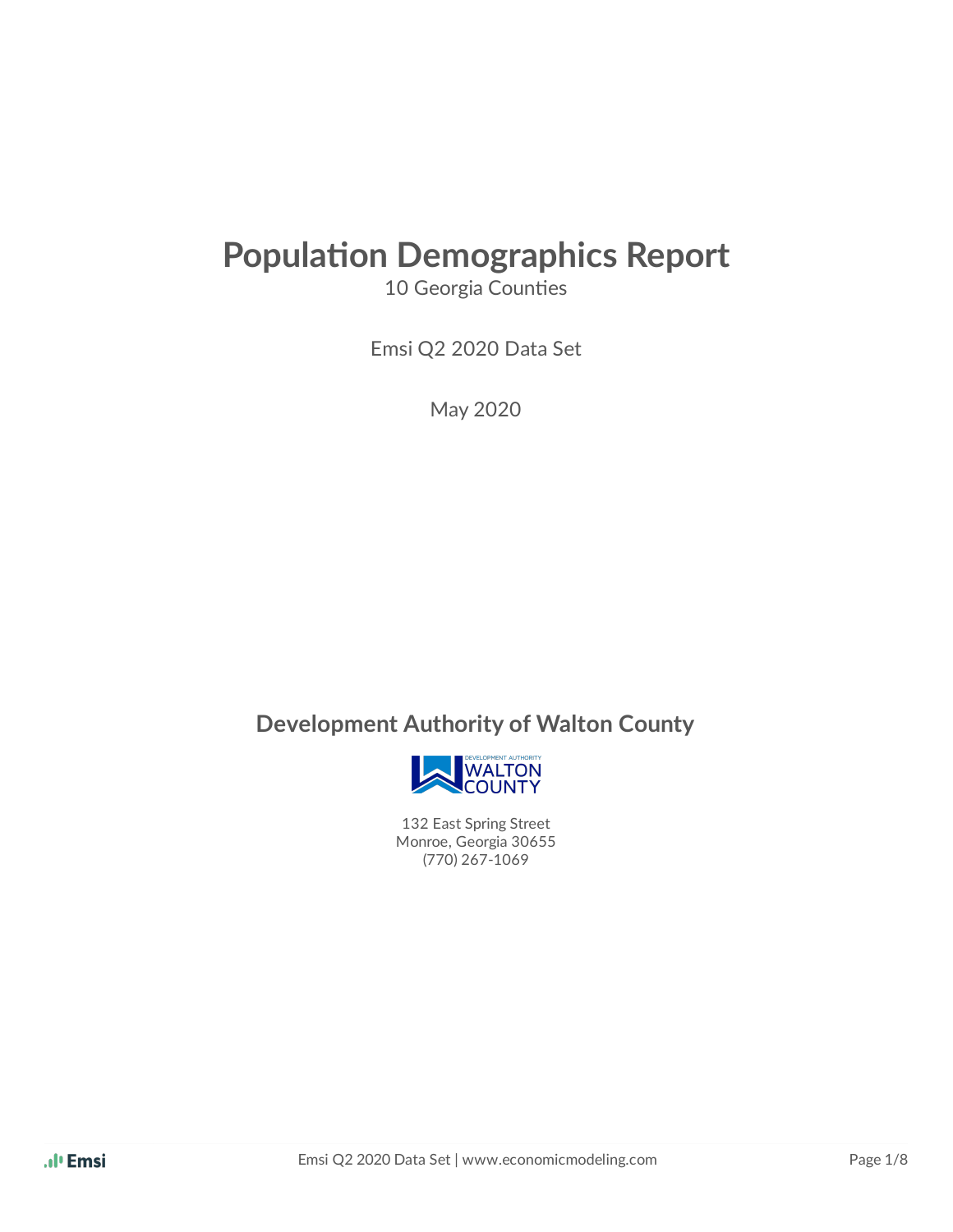## **Parameters**

#### **Regions**

| Code  | <b>Description</b>  | Code  | <b>Description</b>       |
|-------|---------------------|-------|--------------------------|
| 13013 | Barrow County, GA   | 13211 | Morgan County, GA        |
| 13059 | Clarke County, GA   | 13217 | Newton County, GA        |
| 13089 | DeKalb County, GA   | 13219 | Oconee County, GA        |
| 13135 | Gwinnett County, GA | 13247 | Rockdale County, GA      |
| 13157 | Jackson County, GA  | 13297 | <b>Walton County, GA</b> |

#### **Timeframe**

- 2024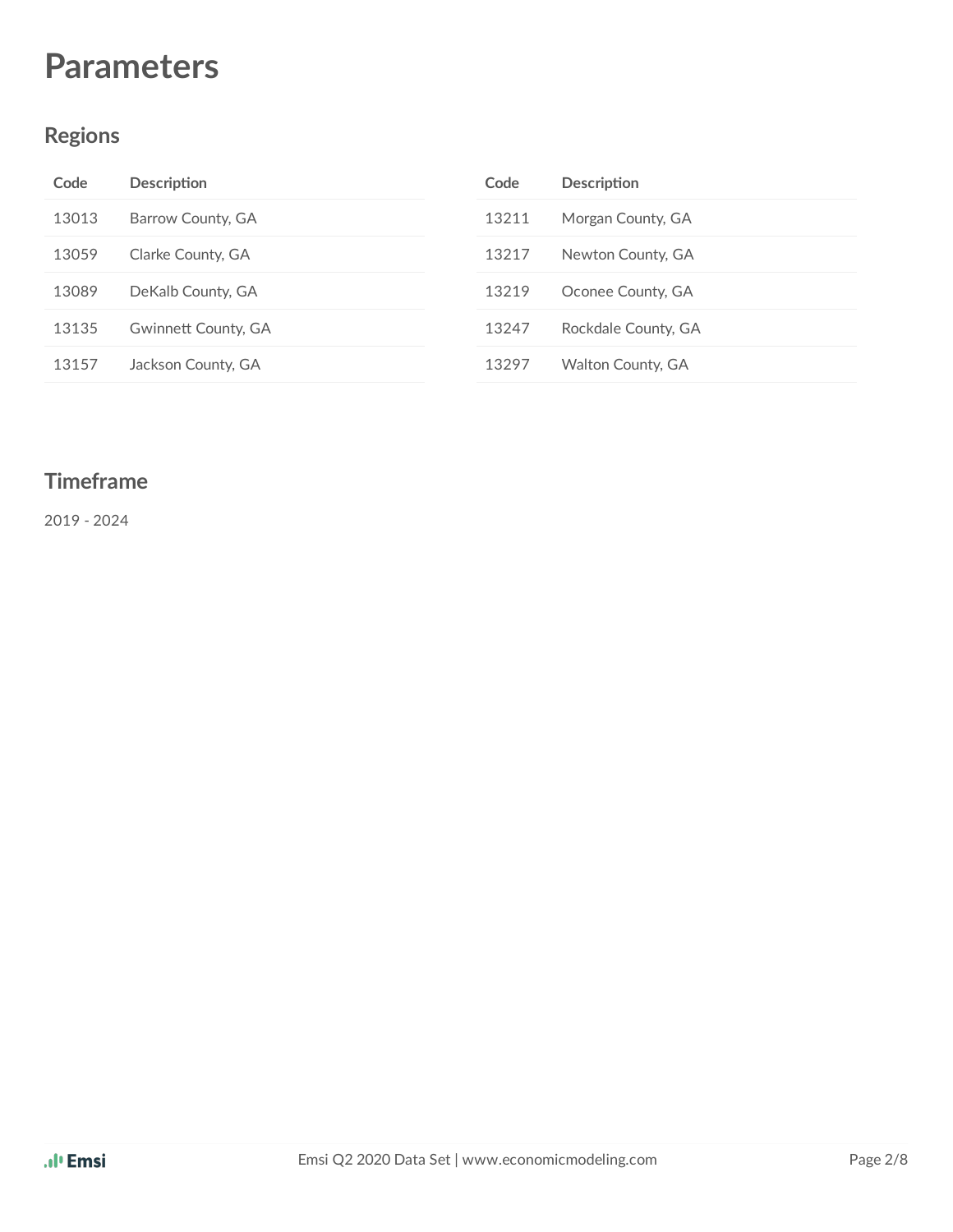### **Cohort Totals**

| Area        | 2019<br>Population | 2024<br>Population | Change    | % Change |
|-------------|--------------------|--------------------|-----------|----------|
| 10 Counties | 2,347,643          | 2,464,583          | 116.940   | 5%       |
| State       | 10.625.793         | 11.041.372         | 415.579   | 4%       |
| Nation      | 329,399,330        | 337.765.028        | 8,365,698 | 3%       |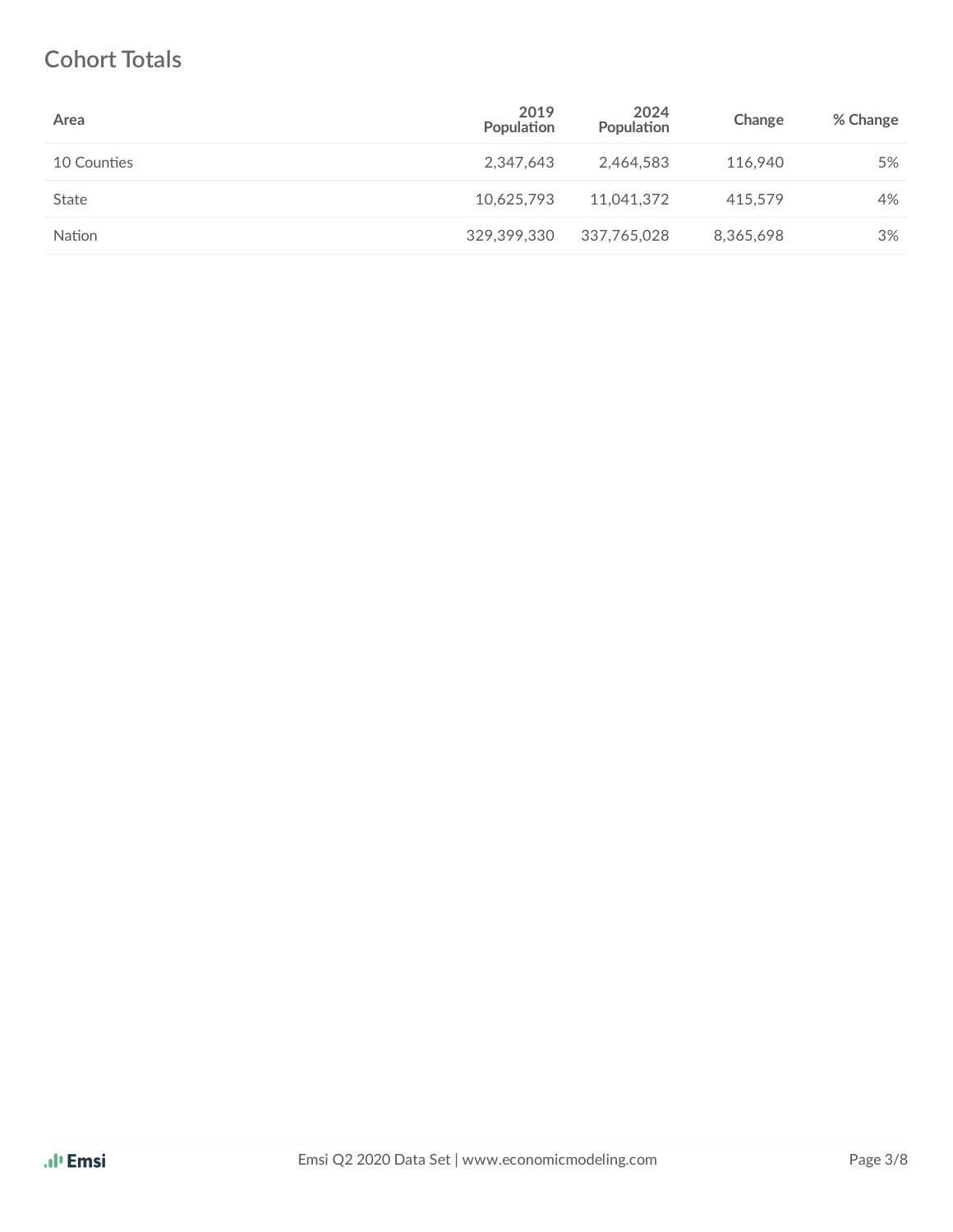### **Population by Age Cohort**



| <b>Age Cohort</b> |       | 2019<br>Population | 2024<br>Population | Change    | $\%$<br>Change | 2019 % of<br>Cohort |
|-------------------|-------|--------------------|--------------------|-----------|----------------|---------------------|
| Under 5 years     |       | 154,692            | 173,697            | 19,005    | 12%            | 6.59%               |
| 5 to 9 years      |       | 157,167            | 153,688            | $-3,479$  | $-2%$          | 6.69%               |
| 10 to 14 years    |       | 166,934            | 163,463            | $-3,471$  | $-2%$          | 7.11%               |
| 15 to 19 years    |       | 166,673            | 172,892            | 6,219     | 4%             | 7.10%               |
| 20 to 24 years    |       | 161,390            | 180,666            | 19,276    | 12%            | 6.87%               |
| 25 to 29 years    |       | 173,712            | 168,099            | $-5,613$  | $-3%$          | 7.40%               |
| 30 to 34 years    |       | 164,527            | 180,429            | 15,902    | 10%            | 7.01%               |
| 35 to 39 years    |       | 165,746            | 163,437            | $-2,309$  | $-1%$          | 7.06%               |
| 40 to 44 years    |       | 156,110            | 161,454            | 5,344     | 3%             | 6.65%               |
| 45 to 49 years    |       | 163,393            | 151,137            | $-12,256$ | $-8%$          | 6.96%               |
| 50 to 54 years    |       | 155,223            | 158,024            | 2,801     | 2%             | 6.61%               |
| 55 to 59 years    |       | 147,911            | 147,873            | $-38$     | 0%             | 6.30%               |
| 60 to 64 years    |       | 127,999            | 139,983            | 11,984    | 9%             | 5.45%               |
| 65 to 69 years    |       | 103,807            | 120,358            | 16,551    | 16%            | 4.42%               |
| 70 to 74 years    |       | 76,690             | 93,653             | 16,963    | 22%            | 3.27%               |
| 75 to 79 years    |       | 49,343             | 65,909             | 16,566    | 34%            | 2.10%               |
|                   | Total | 2,347,643          | 2,464,583          | 116,941   | 5%             | 100.00%             |

Emsi Q2 2020 Data Set | www.economicmodeling.com Page 4/8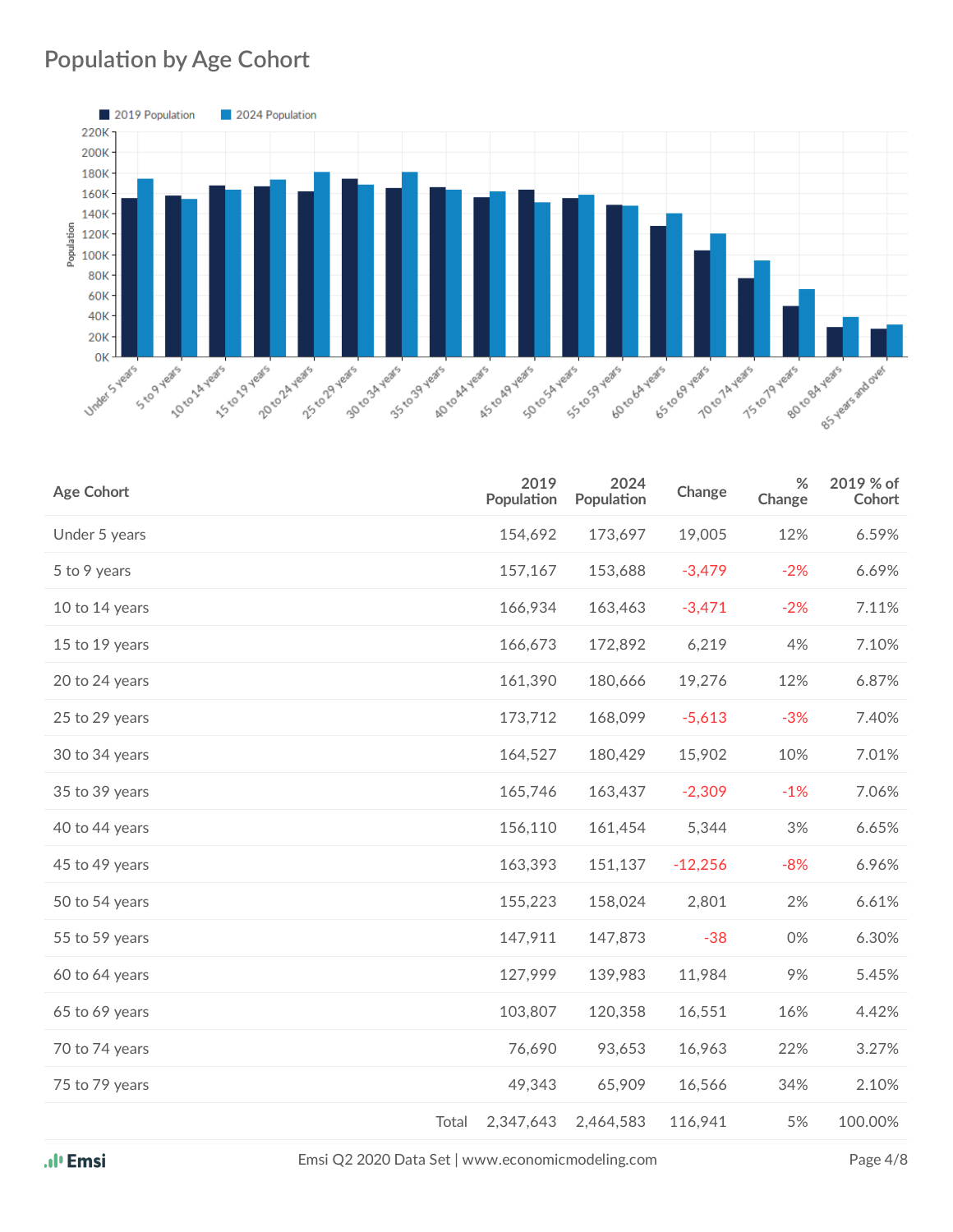| 80 to 84 years    | 29.078 | 38,881                            | 9.803 | 34% | 1.24%   |
|-------------------|--------|-----------------------------------|-------|-----|---------|
| 85 years and over | 27.248 | 30.941                            | 3.693 | 14% | 1.16%   |
|                   |        | Total 2,347,643 2,464,583 116,941 |       | 5%  | 100.00% |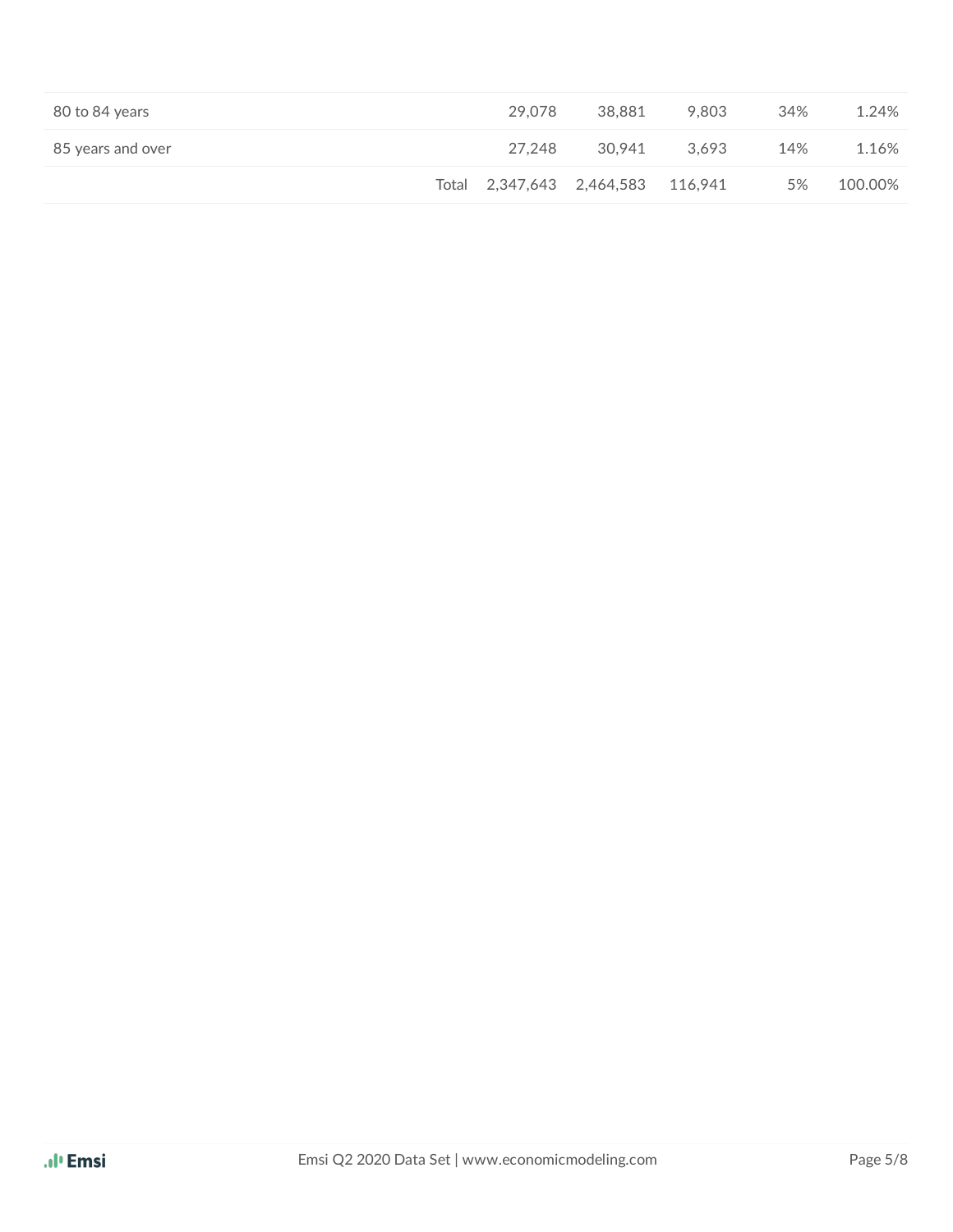### **Population by Race/Ethnicity**



| Race/Ethnicity                                    |       | 2019<br>Population | 2024<br>Population | Change   | %<br>Change | 2019 % of<br>Cohort |
|---------------------------------------------------|-------|--------------------|--------------------|----------|-------------|---------------------|
| White, Non-Hispanic                               |       | 935,606            | 933,012            | $-2,594$ | 0%          | 39.85%              |
| Black, Non-Hispanic                               |       | 852,499            | 914,108            | 61,609   | 7%          | 36.31%              |
| White, Hispanic                                   |       | 267,598            | 292,490            | 24,892   | 9%          | 11.40%              |
| Asian, Non-Hispanic                               |       | 183,460            | 203,661            | 20,201   | 11%         | 7.81%               |
| Two or More Races, Non-Hispanic                   |       | 47,260             | 53,144             | 5,884    | 12%         | 2.01%               |
| Black, Hispanic                                   |       | 31,234             | 35,009             | 3,775    | 12%         | 1.33%               |
| American Indian or Alaskan Native, Hispanic       |       | 10,566             | 11,627             | 1,061    | 10%         | 0.45%               |
| Two or More Races, Hispanic                       |       | 10.466             | 12,106             | 1,640    | 16%         | 0.45%               |
| American Indian or Alaskan Native, Non-Hispanic   |       | 3,936              | 3,934              | $-2$     | 0%          | 0.17%               |
| Asian, Hispanic                                   |       | 2,768              | 3,050              | 282      | 10%         | 0.12%               |
| Native Hawaiian or Pacific Islander, Hispanic     |       | 1,233              | 1,380              | 147      | 12%         | 0.05%               |
| Native Hawaiian or Pacific Islander, Non-Hispanic |       | 1,015              | 1,061              | 46       | 5%          | 0.04%               |
|                                                   | Total | 2,347,643          | 2.464.583          | 116.941  | 5%          | 100.00%             |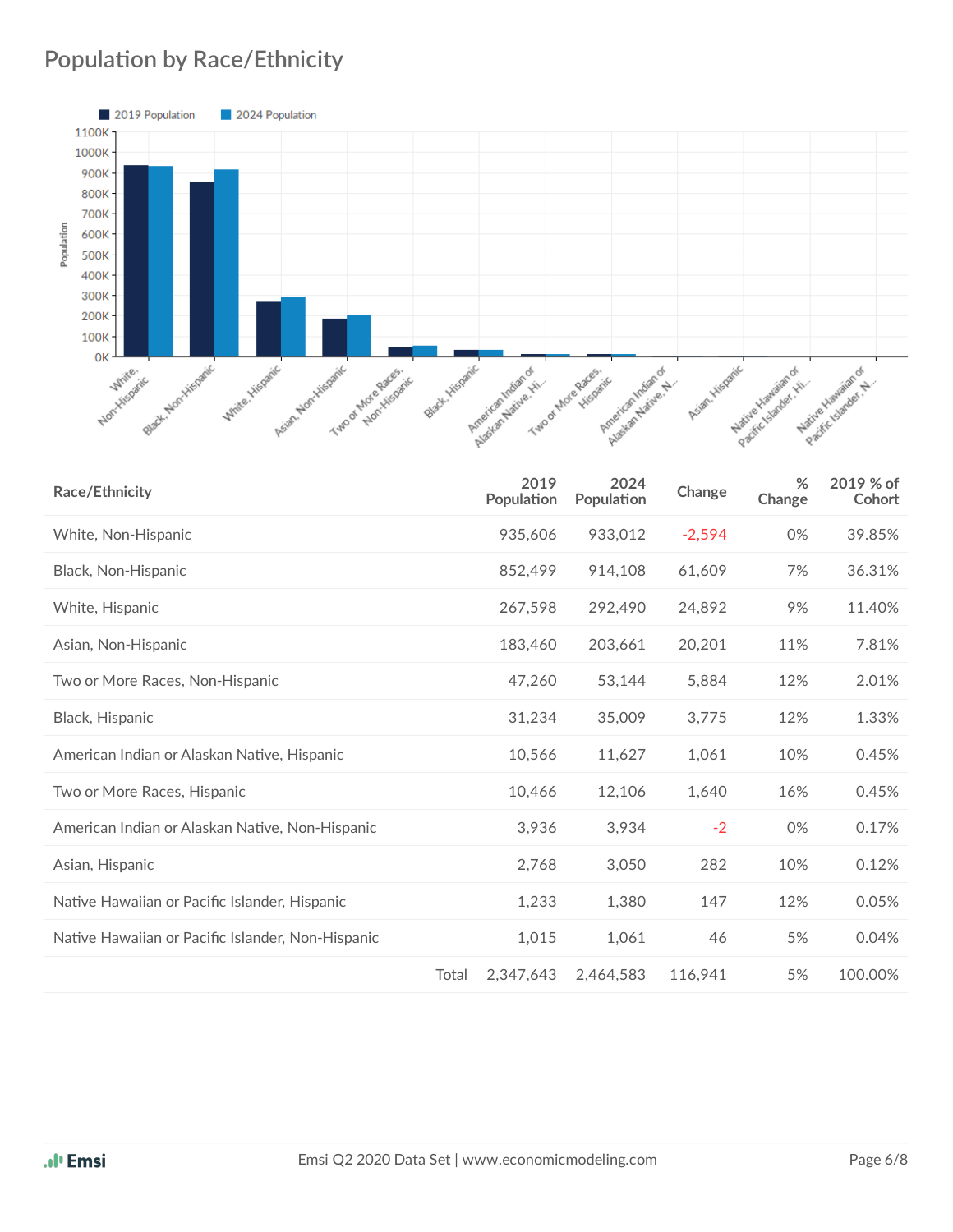## **Population by Gender**



| Gender  | 2019                              | 2024<br>Population Population | Change | %<br>Change | 2019 % of<br>Cohort |
|---------|-----------------------------------|-------------------------------|--------|-------------|---------------------|
| Females |                                   | 1.219.107 1.282.649           | 63.542 | 5%          | 51.93%              |
| Males   |                                   | 1,128,536 1,181,934           | 53.398 | 5%          | 48.07%              |
|         | Total 2,347,643 2,464,583 116,940 |                               |        | 5%          | 100.00%             |